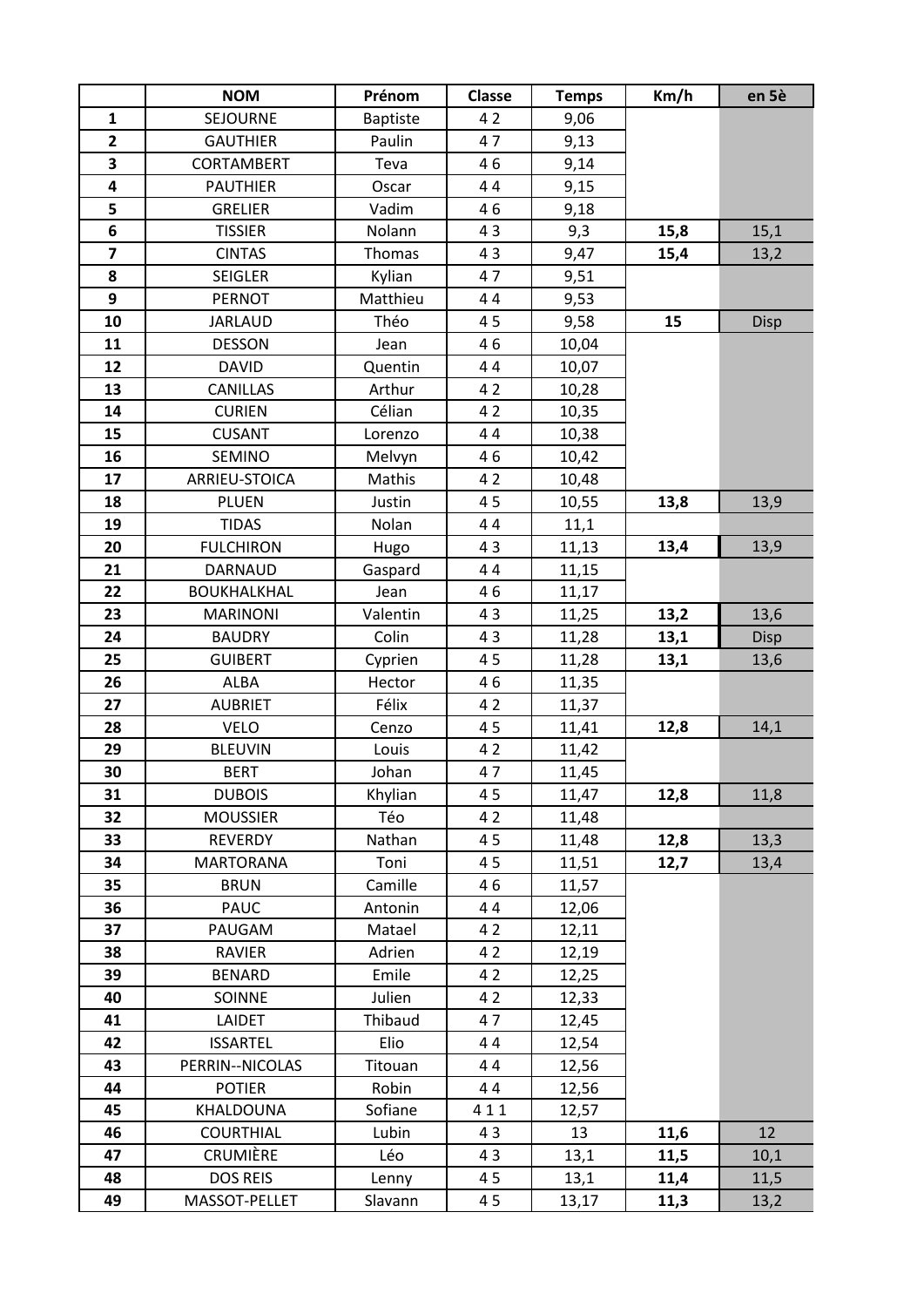| 50  | <b>PECCHIO</b>            | Alister               | 43  | 13,19       | 11,3        | 11,7 |
|-----|---------------------------|-----------------------|-----|-------------|-------------|------|
| 51  | <b>MAREUSE</b>            | Jimmy                 | 47  | 13,2        |             |      |
| 52  | <b>CLERJON</b>            | Gauthier              | 47  | 13,23       |             |      |
| 53  | <b>GIROLLET</b>           | Corentin              | 47  | 13,27       |             |      |
| 54  | <b>TRIMMER</b>            | Oscar                 | 42  | 13,4        |             |      |
| 55  | <b>ALCARAZ</b>            | Jérémy                | 42  | 13,41       |             |      |
| 56  | <b>CEYLAN</b>             | Mickaël               | 42  | 13,46       |             |      |
| 57  | <b>GHADJATI</b>           | Malik                 | 46  | 14,08       |             |      |
| 58  | <b>JAMES</b>              | Quentin               | 44  | 14,3        |             |      |
| 59  | <b>MASSIT</b>             | Gabin                 | 45  | 14,37       | 10,3        | 10,1 |
| 60  | <b>BERGEON--JOUVENÇON</b> | Joackim               | 45  | 14,48       | 10,2        | 11,8 |
| 61  | <b>RICCIARDOLO</b>        | Deniss                | 42  | 15,05       |             |      |
| 62  | <b>NEGRELLO</b>           | Evans                 | 43  | 15,17       | 9,8         | 11,1 |
| 63  | <b>BARRAUD</b>            | Elie                  | 42  | 15,2        |             |      |
| 64  | <b>TOMAS AFONSO</b>       | Ludi Garcia           | 44  | 15,35       |             |      |
| 65  | DESCHENAUD                | Paul                  | 44  | 15,37       |             |      |
| 66  | <b>GUIDO</b>              | Joshua                | 43  | 16,05       | 9,4         | 10   |
| 67  | <b>ALVES PEREIRA</b>      | <b>Victor Emanuel</b> | 412 | 16,15       |             |      |
| 68  | <b>DEHAIS</b>             | Thomas                | 42  | 16,16       |             |      |
| 69  | <b>GUENIN- FAGOT</b>      | Loïck                 | 47  | 16,24       |             |      |
| 70  | <b>FAGOT</b>              | Benjamin              | 47  | 16,59       |             |      |
| 71  | <b>COPPEY</b>             | Henri                 | 43  | 17,02       | 8,8         | 12,2 |
| 72  | <b>ZOUAOUI</b>            | Raihane               | 47  | 17,21       |             |      |
| 73  | <b>SIEBERT</b>            | Brayann               | 412 | 17,48       |             |      |
| 74  | <b>AILLOUD</b>            | Kévin                 | 411 | 17,52       |             |      |
| 75  | <b>LOCATELLI</b>          | Djimmy                | 411 | 18,01       |             |      |
| 76  | <b>AILLOUD</b>            | Lucas                 | 412 | 18,2        |             |      |
| 77  | <b>CLERY</b>              | <b>Bastien</b>        | 47  | 18,5        |             |      |
| 78  | <b>PIOLLET</b>            | Kévin                 | 42  | 18,57       |             |      |
| 79  | <b>DUFOUR</b>             | Corentin              | 42  | 21,09       |             |      |
| 80  | ODISIO--ALAMPI            | Kylian                | 47  | ABD         |             |      |
| 81  | PERRIN                    | <b>Baptiste</b>       | 47  | ABD         |             |      |
| 82  | <b>TROMPEO</b>            | Etan                  | 42  | ABD         |             |      |
| 83  | ALFONSO-VOTTE             | Evan                  | 412 | abs         |             |      |
| 84  | <b>AMADORI</b>            | <b>Nicolas</b>        | 412 | abs         |             |      |
| 85  | <b>BROTEL-LAROCHE</b>     | Vincent               | 411 | abs         |             |      |
| 86  | CHABOSEAU                 | Arthur                | 46  | abs         |             |      |
| 87  | <b>COMPAIN</b>            | Nolann                | 43  | ABS         | A           | 15,3 |
| 88  | <b>GENTILE</b>            | Gianni                | 43  | ABS         | A           | 13,5 |
| 89  | <b>GRENIER</b>            | Nael                  | 43  | ABS         | A           | 11,9 |
| 90  | <b>HUMBERT</b>            | Mathis                | 45  | ABS         | Α           | 14,6 |
| 91  | <b>MOLLOT</b>             | Evan                  | 411 | abs         |             |      |
| 93  | <b>DONATINI</b>           | Rémi                  | 42  | <b>DISP</b> |             |      |
| 94  | <b>FAYARD</b>             | Axel                  | 45  | <b>DISP</b> | <b>Disp</b> |      |
| 95  | <b>GAUJOUR</b>            | Romain                | 46  | disp        |             |      |
| 96  | <b>GRELIER</b>            | Edvin                 | 46  | disp        |             |      |
| 97  | LAGRANGE                  | Marius                | 45  | <b>DISP</b> | Exc         |      |
| 98  | <b>RICUPERO</b>           | Killian               | 43  | <b>DISP</b> | <b>Disp</b> |      |
| 99  | <b>VISCUSO</b>            | Martin                | 45  | <b>DISP</b> | <b>Disp</b> | 12,2 |
| 100 | MAALEM                    | <b>Abdel Khalek</b>   | 412 | nn          |             |      |